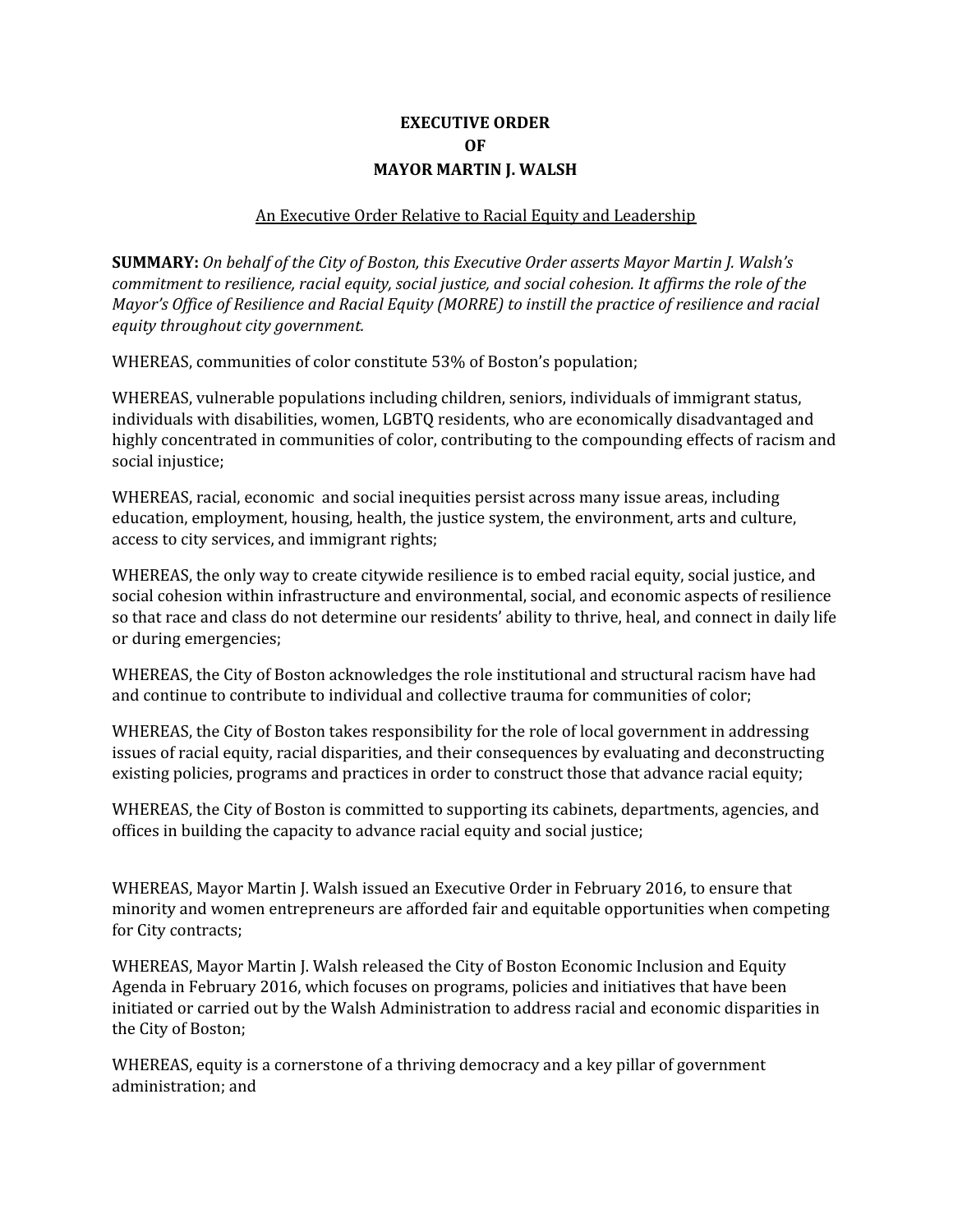WHEREAS, it is necessary for local government to work in partnership with community members, leaders, organizations, and institutions to effectively advance racial equity and strengthen social cohesion across the City of Boston;

NOW THEREFORE, pursuant to the authority vested in me as Chief Executive Officer by order of the City of Boston pursuant to St. 1948, c. 452, s. 11, and every other power hereto enabling, I hereby order and direct as follows:

- 1. I, Martin J. Walsh, Mayor of Boston, hereby affirm the City's commitment to enhancing our collective resilience by advancing racial equity, prioritizing social justice, and strengthening social cohesion.
- 2. To this end, I hereby order every City cabinet, department, agency, and office to take all necessary steps to implement this Executive Order, including proactively engaging in the Racial Equity and Leadership (REAL) Training Program and Citywide data collection and evaluation relative to advancing racial equity across cabinets, departments and agencies.

# **ARTICLE I. Definitions**

- A. **Racial Equity** is the active state in which race does not determine one's livelihood or success. It is achieved through proactive work to address root causes of inequities to improve outcomes for all individuals; That is, through the elimination or shifting of policies, practices, attitudes and cultural messages that reinforce differential outcomes by race or fail to eliminate them.
- B. **Social Justice** exists when all people recognize that they share a common humanity and therefore have a right to opportunities, resources, equitable treatment, and support regardless of one's race, ethnic origin, sex, gender identity, sexual orientation religion, political affiliations, age, disability, location, social class, socioeconomic circumstances, or other characteristics of group membership.
- C. **Racial Equity Framing** is an intentional and transparent approach used to explicitly identify structural and institutional racism and their effects and build a shared
- D. understanding of the social context and history of racial inequities. Racial equity framing is necessary in preventing the progression and reconstruction of inequities through the use of tools and language to provide structure for planning and processes that advance racial equity.

## **ARTICLE II. Accountability:** Each City department, office, cabinet or agency shall:

- A. Participate in racial equity capacity building, including: training and education to develop the knowledge and skills to advance racial equity and social justice;
- B. Apply training, framing and other tools to proactively and continuously improve outcomes by race (or neighborhoods) through actions identified in this Executive Order, including but not limited to:
	- 1. Collection of data disaggregated by race and ethnicity (where applicable) or other proxies, such as neighborhood;
	- 2. Preparation of specific goals to support advancing racial equity and social justice priorities within this Executive Order and integration of goals into department strategies and work plans;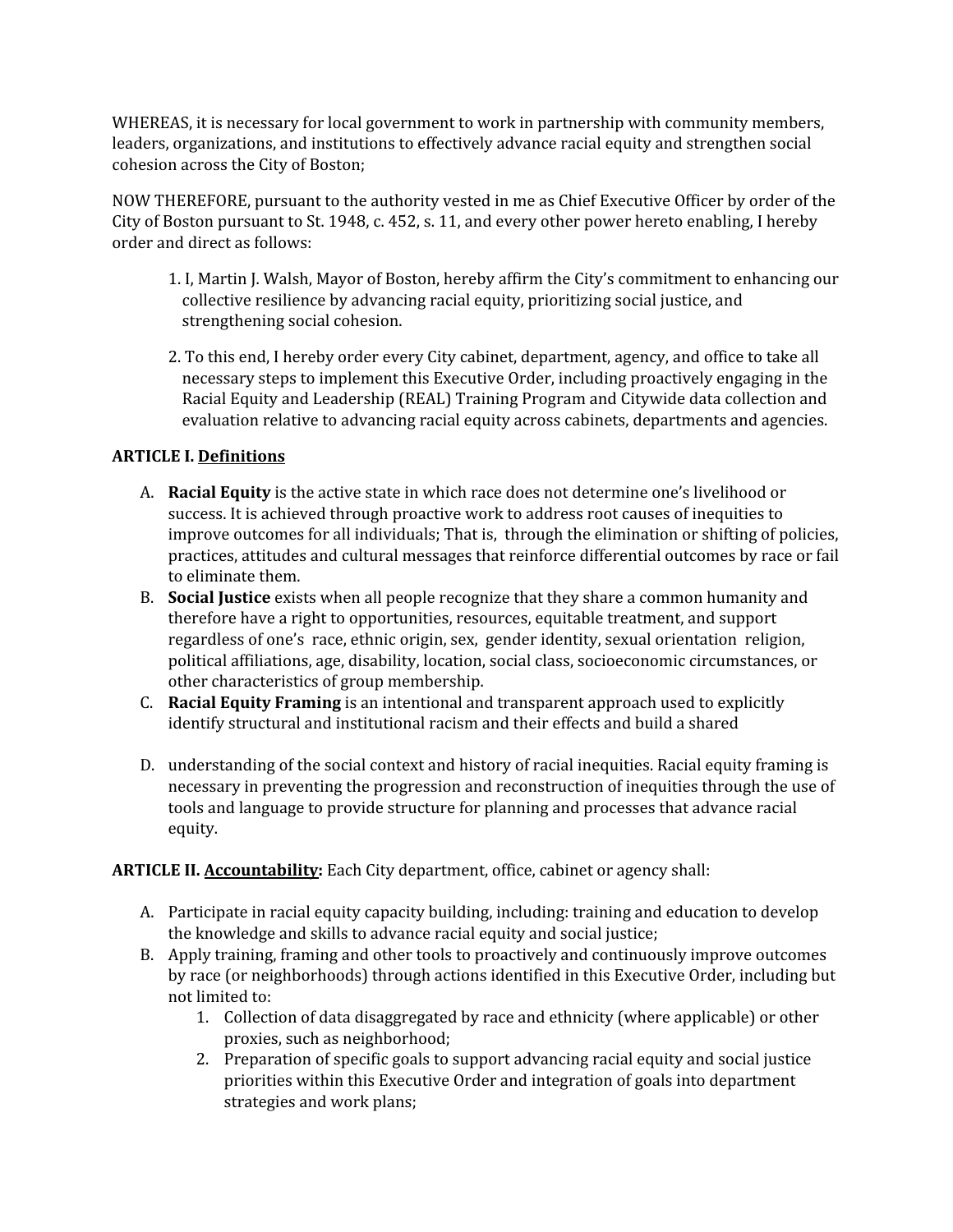- 3. Application of a racial equity framing to policies, practices, attitudes, and culture, and implementation of changes to and construction of policies, practices, attitudes and culture identified through this lens.
- C. Support progress toward attaining racial equity and social justice goals as a fundamental part of the evaluation of performance and departmental mission;
- D. Report to MORRE and the Mayor on performance and attainment of racial equity and social justice goals and other directives set forth in this Executive Order.

**ARTICLE III. Inclusion and Outreach:** Each City cabinet, department, office, and agency shall:

- A. Participate in or host information sessions on this Executive Order with employees;
- B. Identify a point of contact to partner with MORRE on the development and implementation of education, trainings, and tools to support execution of this Executive Order;
- C. Actively participate in the development of institutional capacity to enhance equity through trainings and learning with a goal of ensuring departments are prepared to uphold the advancement of racial equity as part of employee day-to-day work and ongoing evaluation and planning processes. This shall include MORRE's Racial Equity and Leadership (REAL) Training Program focusing on:
	- 1. Understanding systemic and institutional racism, implicit/unconscious bias, racial equity framing and community engagement strategies;
	- 2. Personal and institutional roles and responsibilities for achieving racial equity;
	- 3. Developing plans and goals for resilience, racial equity, and social justice;
	- 4. Application of a racial equity framing to identify the impacts of City policies, practices, attitudes, and culture on racial equity and social justice and adoption and normalization of the consideration of racial equity data relative to the status of the most marginalized residents into policies, practices, attitudes, and culture.
- D. Fully support employee adoption of racial equity framing and other activities in favor of equitable outcomes.

**ARTICLE IV. Administration and Operation:** Each City cabinet, department, office, and agency shall:

- A. Identify departmental representatives to interface with MORRE on a consistent basis. Department Representatives should hold a level of agency, access and credibility conducive to devising strategies and implementing actions in collaboration with department employees;
- B. Engage in a process of identifying critical issues related to racial disparities, discrimination and institutional racism within local government. City cabinets, departments and agencies shall encourage employees to participate in City-wide staff surveying as part of this commitment. The Office of Resilience and Racial Equity will partner with the Boston Planning and Development Agency's Research Division to develop, implement, track, and report on staff surveying and data collection and evaluation;
- C. Support the use of a racial equity framing to review current and proposed policies, programs, initiatives, practices and budget allocations to prevent decision making that adversely impacts communities of color and other marginalized populations. This tool will help surface unintended consequences of proposed actions, identify opportunities for improvement, identify how actions may advance racial equity, and create opportunities for increased community engagement and accountability;
- D. Identify key goals for each equity priority identified below: